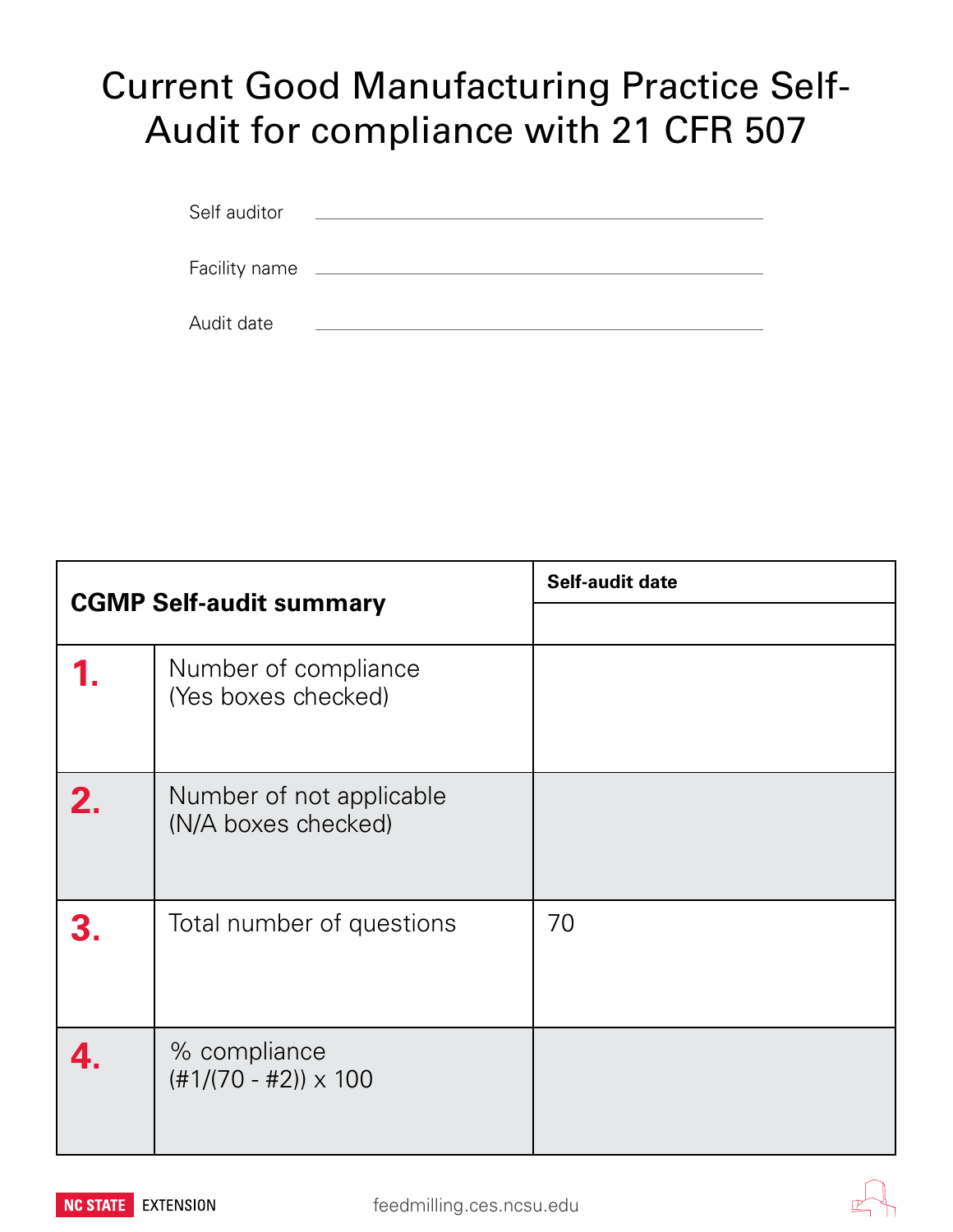| 507.14 Personnel        |                                                                                                                                                                                                                                                                           | <b>Comments</b> |
|-------------------------|---------------------------------------------------------------------------------------------------------------------------------------------------------------------------------------------------------------------------------------------------------------------------|-----------------|
| Yes<br>No<br>N/A        | <b>1.</b> Does management take reasonable<br>precautions to ensure that all people working<br>in direct contact with animal food, equipment,<br>and packaging materials are Qualified<br>Individuals?                                                                     |                 |
| Yes<br>I No<br>N/A      | <b>2.</b> Is there documentation that all Qualified<br>Individuals have the education, training,<br>or experience, or combination thereof,<br>necessary to manufacture, process, pack, or<br>hold safe animal food as appropriate to the<br>individual's assigned duties? |                 |
| Yes<br>No<br>N/A        | <b>3.</b> Is there documentation that all Qualified<br>Individuals receive training on animal food<br>hygiene and animal food safety, including the<br>importance of employee health and personal<br>hygiene?                                                             |                 |
| Yes<br><b>No</b><br>N/A | 4. Do Qualified Individuals maintain adequate<br>personal cleanliness?                                                                                                                                                                                                    |                 |
| Yes<br>No<br>N/A        | <b>5.</b> Do Qualified Individuals wash hands in<br>adequate hand-washing facilities when<br>appropriate?                                                                                                                                                                 |                 |
| Yes<br>No<br>N/A        | 6. Do Qualified Individuals remove and/or<br>secure jewelry and other personal objects to<br>prevent them from falling into animal food?                                                                                                                                  |                 |
| Yes<br>No<br>N/A        | 7. Do Qualified Individuals store clothing<br>and other personal belongings outside the<br>manufacturing area?                                                                                                                                                            |                 |
| Yes<br>No<br>N/A        | 8. Are necessary precautions to protect<br>against the contamination of animal food,<br>animal food-contact surfaces, or animal food<br>packaging materials being taken?                                                                                                  |                 |

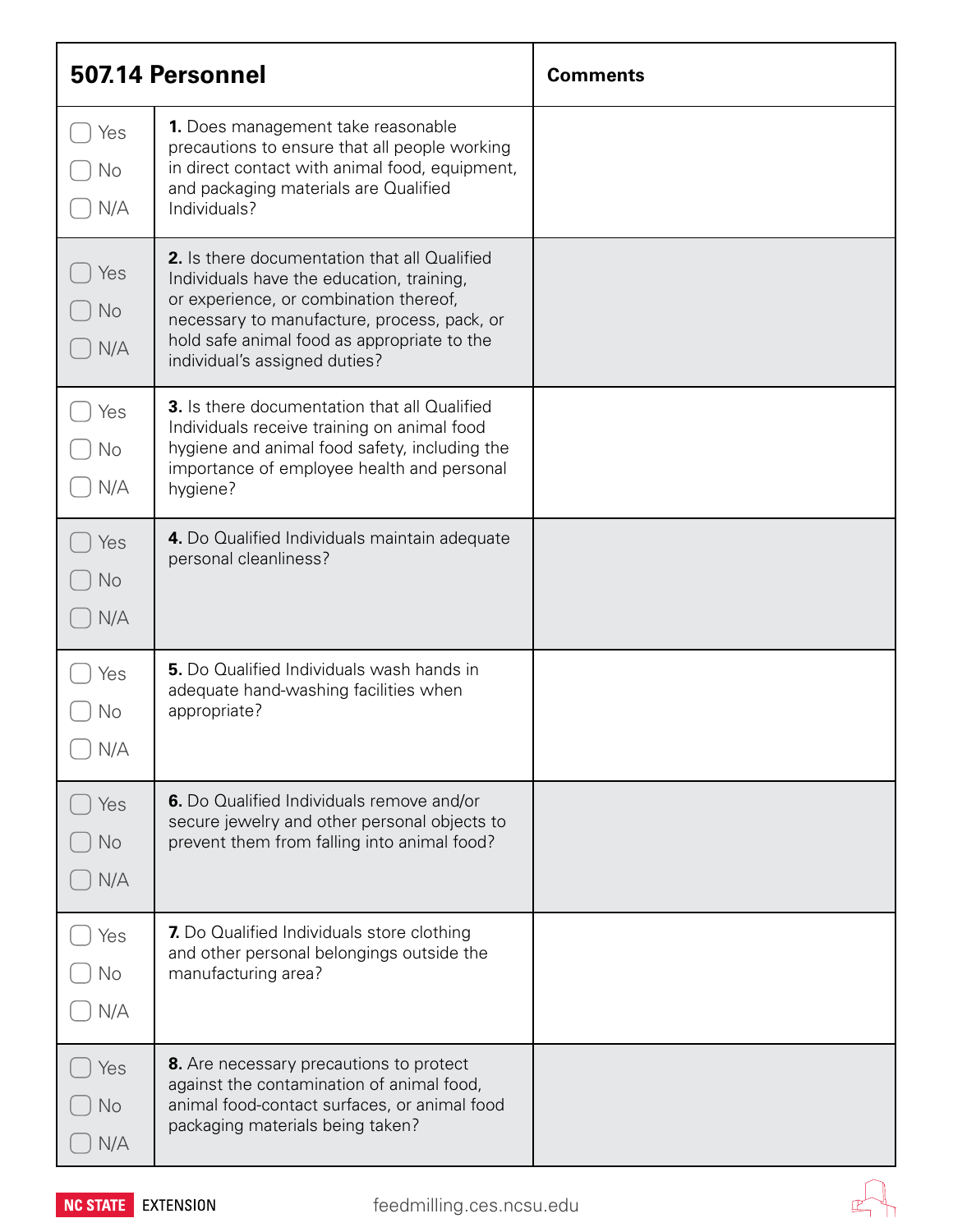| <b>507.17 Plant and Grounds</b> |                                                                                                                                                                                  | <b>Comments</b> |
|---------------------------------|----------------------------------------------------------------------------------------------------------------------------------------------------------------------------------|-----------------|
| Yes<br>No<br>N/A                | 9. Are grounds maintained (equipment stored<br>properly, litter and waste removed, weeds<br>and grass within immediate vicinity of facility<br>are trimmed to not harbor pests)? |                 |
| Yes<br>No<br>N/A                | <b>10.</b> Are driveways, yards, and parking areas<br>maintained so they are not a source of<br>contamination?                                                                   |                 |
| Yes<br>No<br>N/A                | 11. Is there adequate drainage on grounds so<br>sitting water is not a source of contamination?                                                                                  |                 |
| Yes<br><b>No</b><br>N/A         | <b>12.</b> Is the facility suitable in size, construction,<br>and design to facilitate cleaning, maintenance,<br>and pest control?                                               |                 |
| Yes<br>No<br>N/A                | <b>13.</b> Is waste treated and disposed of in a<br>way that does not constitute a source of<br>contamination in areas where animal food is<br>stored?                           |                 |
| Yes<br><b>No</b><br>N/A         | <b>14.</b> Is the facility constructed so that drips or<br>condensate from fixtures, ducts, and pipes do<br>not serve as a source of contamination?                              |                 |
| Yes<br>No<br>N/A                | <b>15.</b> Is adequate ventilation (mechanical or<br>natural) provided where necessary and<br>appropriate to minimize vapors (steam) and<br>fumes?                               |                 |
| Yes<br>No<br>N/A                | <b>16.</b> Is adequate lighting provided?                                                                                                                                        |                 |



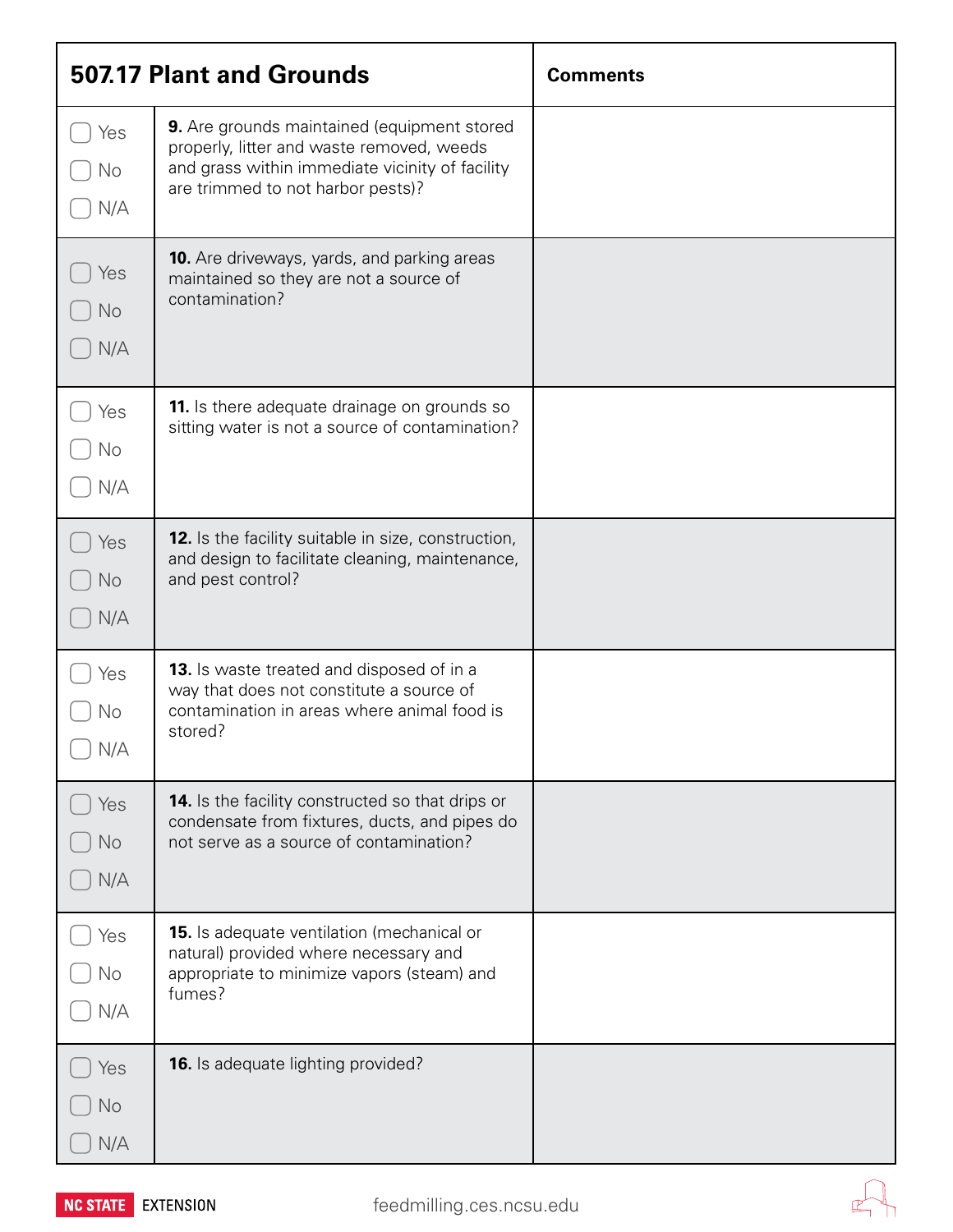|                  | <b>507.17 Plant and Grounds continued</b>                                                                                                       | <b>Comments</b> |
|------------------|-------------------------------------------------------------------------------------------------------------------------------------------------|-----------------|
| Yes<br>No<br>N/A | <b>17.</b> Are light bulbs, fixtures, and skylights, or<br>other glass items suspended over exposed<br>animal food made of shatter-proof glass? |                 |
| Yes<br>No<br>N/A | <b>18.</b> Are protective coverings being used<br>where necessary and appropriate to prevent<br>contamination of bulk feed stored outdoors?     |                 |
| Yes<br>No<br>N/A | <b>19.</b> Are areas over and around the bulk animal<br>food controlled to eliminate harborages of<br>pest?                                     |                 |

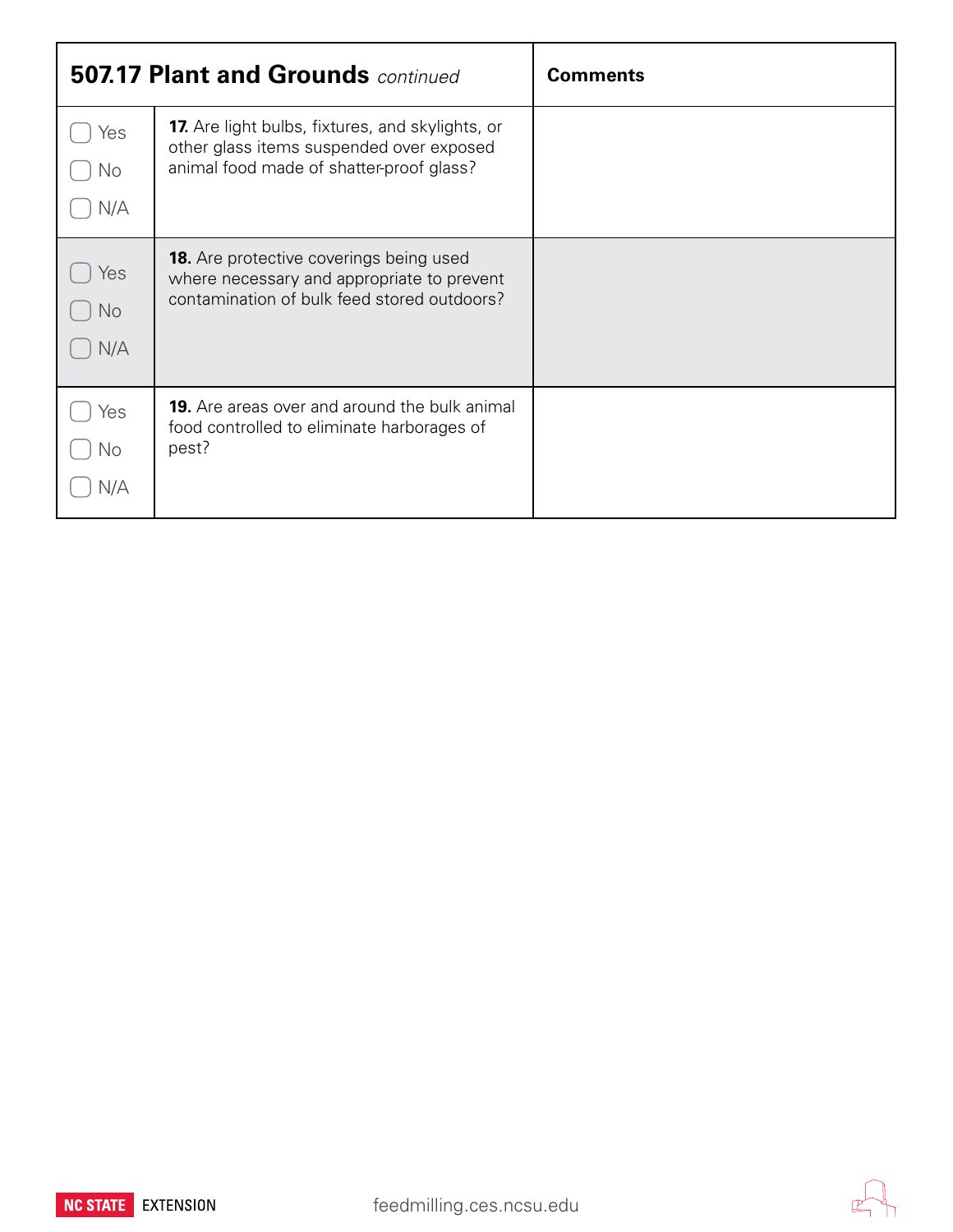| <b>507.19 Sanitation</b> |                                                                                                                                                                                                                                 | <b>Comments</b> |
|--------------------------|---------------------------------------------------------------------------------------------------------------------------------------------------------------------------------------------------------------------------------|-----------------|
| Yes<br>No<br>N/A         | <b>20.</b> Is the animal food stored outdoors in bulk<br>being checked on a regular basis for pests,<br>pest infestation, and product condition related<br>to safety of the animal food?                                        |                 |
| Yes<br><b>No</b><br>N/A  | 21. Are the building, structures, and fixtures<br>clean and maintained?                                                                                                                                                         |                 |
| Yes<br>No<br>N/A         | 22. Are animal food-contact and non-contact<br>surfaces of utensils and equipment clean,<br>maintained, and stored to protect against<br>contamination of animal food?                                                          |                 |
| Yes<br>No<br>N/A         | 23. If wet cleaning is being used, are animal-<br>food contact surfaces sanitized and dried<br>before use?                                                                                                                      |                 |
| Yes<br>No<br>N/A         | 24. Are cleaning compounds and sanitizing<br>agents safe under conditions of use?                                                                                                                                               |                 |
| Yes<br><b>No</b><br>N/A  | 25. Are toxic materials being stored only for<br>maintaining clean and sanitary conditions,<br>laboratory test procedures, plant and<br>equipment maintenance and operation, or<br>those necessary for use in plant operations? |                 |
| Yes<br>No<br>N/A         | <b>26.</b> Are the toxic materials in #25 identified,<br>used, and stored in such a way to protect<br>against contamination?                                                                                                    |                 |
| Yes<br><b>No</b><br>N/A  | 27. Are other toxic materials (pesticides,<br>fertilizers, etc.) stored in an area where animal<br>food is not manufactured, processed, or<br>exposed?                                                                          |                 |

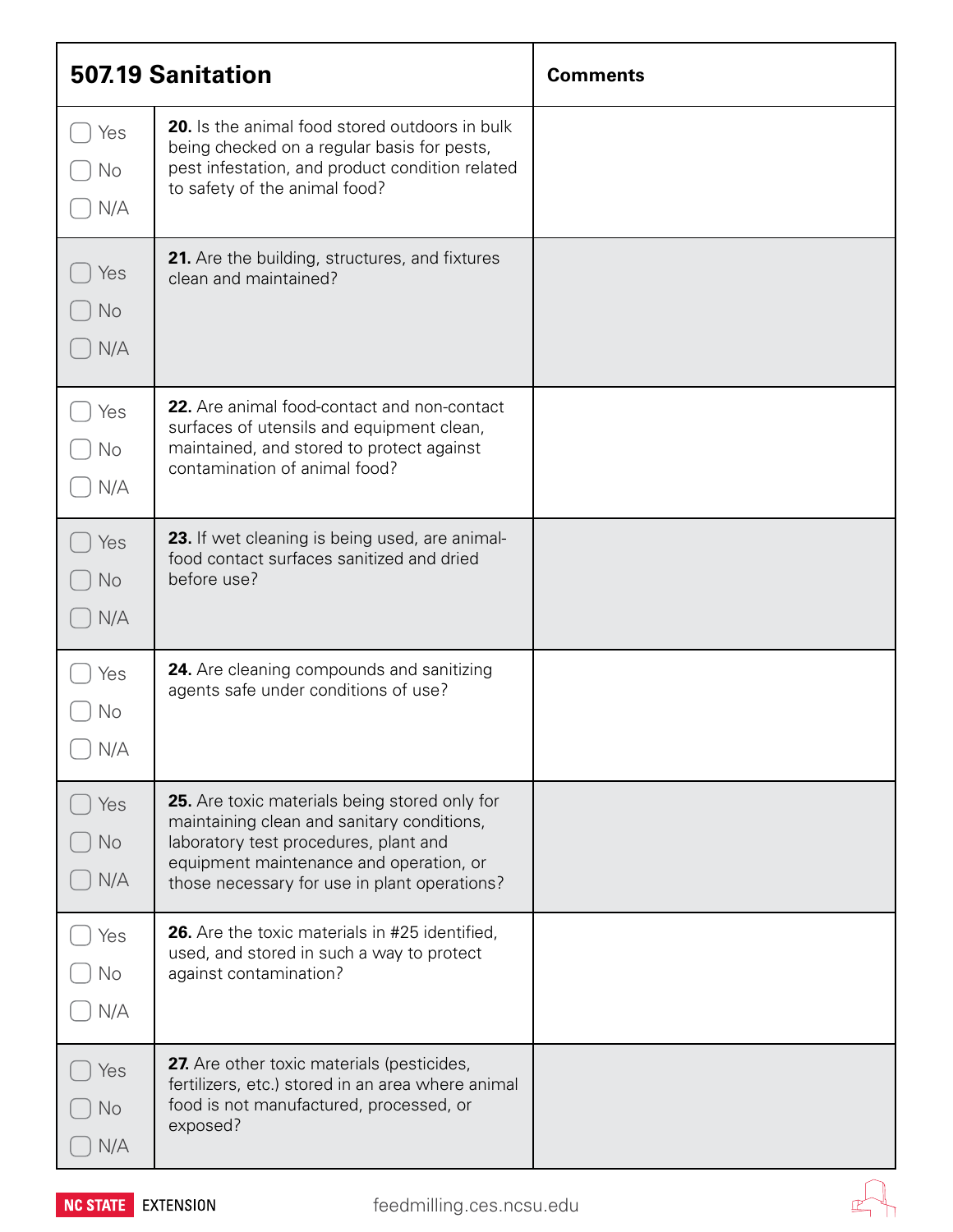|     | <b>507.19 Sanitation</b> continued                 | <b>Comments</b> |
|-----|----------------------------------------------------|-----------------|
| Yes | <b>28.</b> Is pest control in place and effective? |                 |
| No  |                                                    |                 |
| N/A |                                                    |                 |
| Yes | 29. Is trash stored and disposed of properly?      |                 |
| No  |                                                    |                 |
| N/A |                                                    |                 |



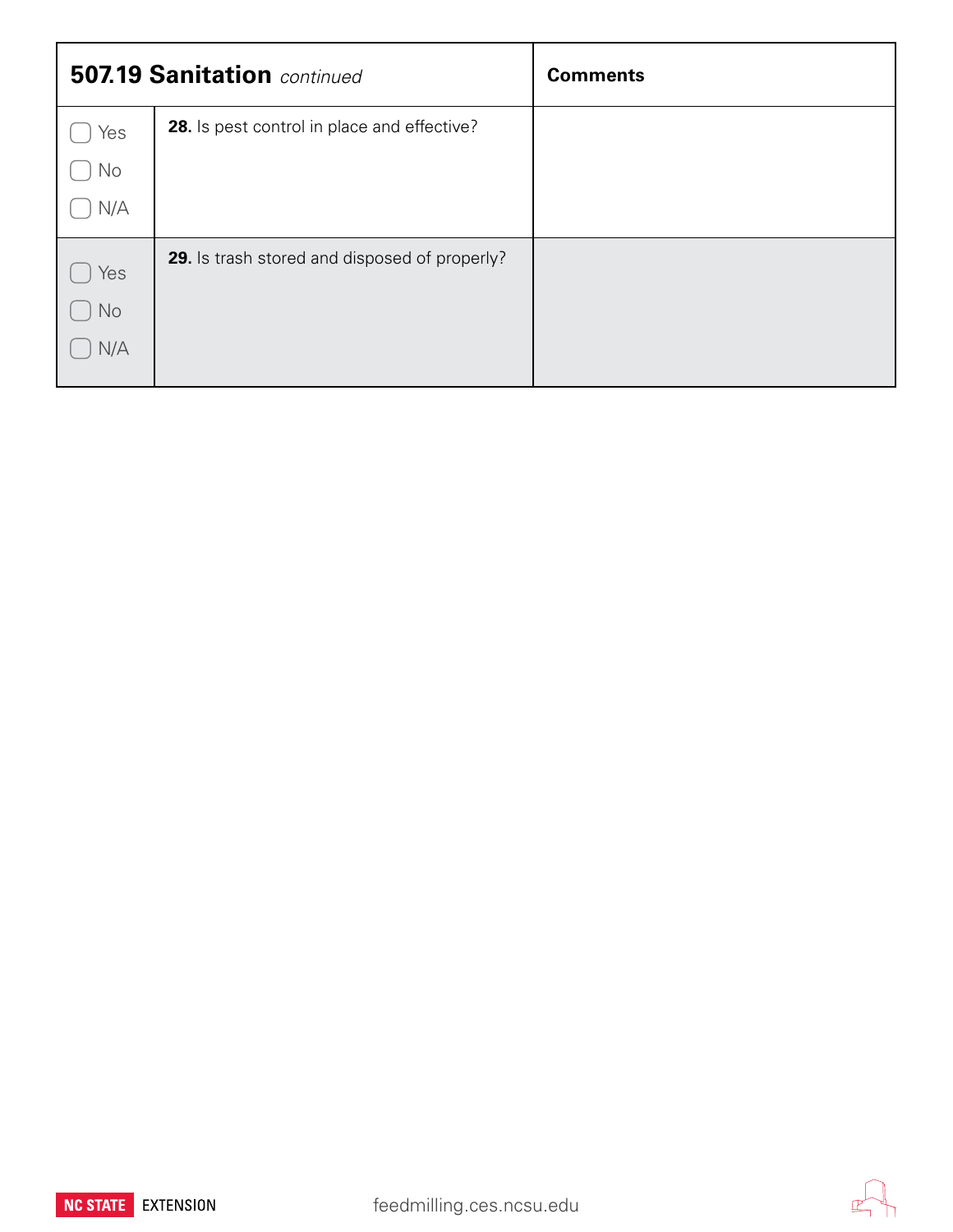| 507.20 Water Supply and Plumbing |                                                                                                                                      | <b>Comments</b> |
|----------------------------------|--------------------------------------------------------------------------------------------------------------------------------------|-----------------|
| Yes<br>No<br>N/A                 | <b>30.</b> Is water safe for its intended use and<br>drawn from an adequate source?                                                  |                 |
| Yes<br>No<br>N/A                 | 31. Is running water at a suitable temperature<br>and pressure?                                                                      |                 |
| Yes<br>No<br>N/A                 | 32. If it is water reused, is it safe for its<br>intended use and not add contamination?                                             |                 |
| Yes<br>No<br>N/A                 | 33. Does plumbing carry sufficient amounts<br>of water for intended use?                                                             |                 |
| Yes<br>No<br>N/A                 | <b>34.</b> Does plumbing sufficiently carry sewage<br>and liquid waste from the facility so it is not a<br>source of contamination?  |                 |
| Yes<br>No<br>N/A                 | 35. Does plumbing provide sufficient floor<br>drainage?                                                                              |                 |
| Yes<br>No<br>N/A                 | 36. Does plumbing ensure no backflow from<br>piping system empty wastewater or sewage<br>near areas of manufacturing or animal food? |                 |
| Yes<br>No<br>N/A                 | 37. Is sewage and liquid disposal waste<br>disposed of through an adequate sewage<br>system or through other adequate means?         |                 |



 $\mathbb{Z}^{\!\vee}$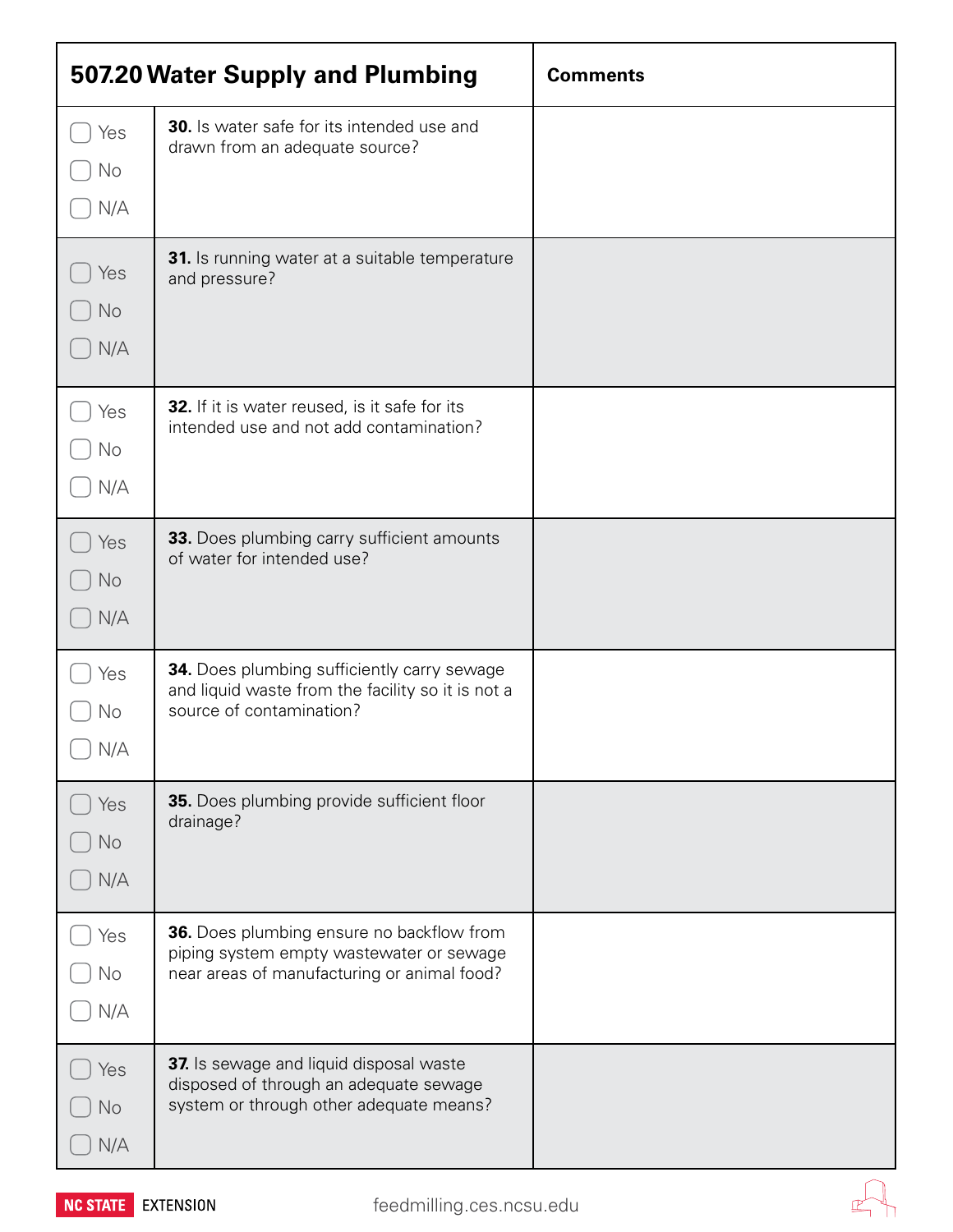| 507.20 Water Supply and Plumbing<br>continued |                                                                                                                                                   | <b>Comments</b> |
|-----------------------------------------------|---------------------------------------------------------------------------------------------------------------------------------------------------|-----------------|
| Yes<br>No<br>N/A                              | <b>38.</b> Does the facility provide employees<br>with accessible toilet systems that are kept<br>cleaned and well-maintained?                    |                 |
| Yes<br>No<br>N/A                              | <b>39.</b> Does the plant provide hand washing<br>facilities to prevent employees' hands<br>from becoming a potential source of<br>contamination? |                 |



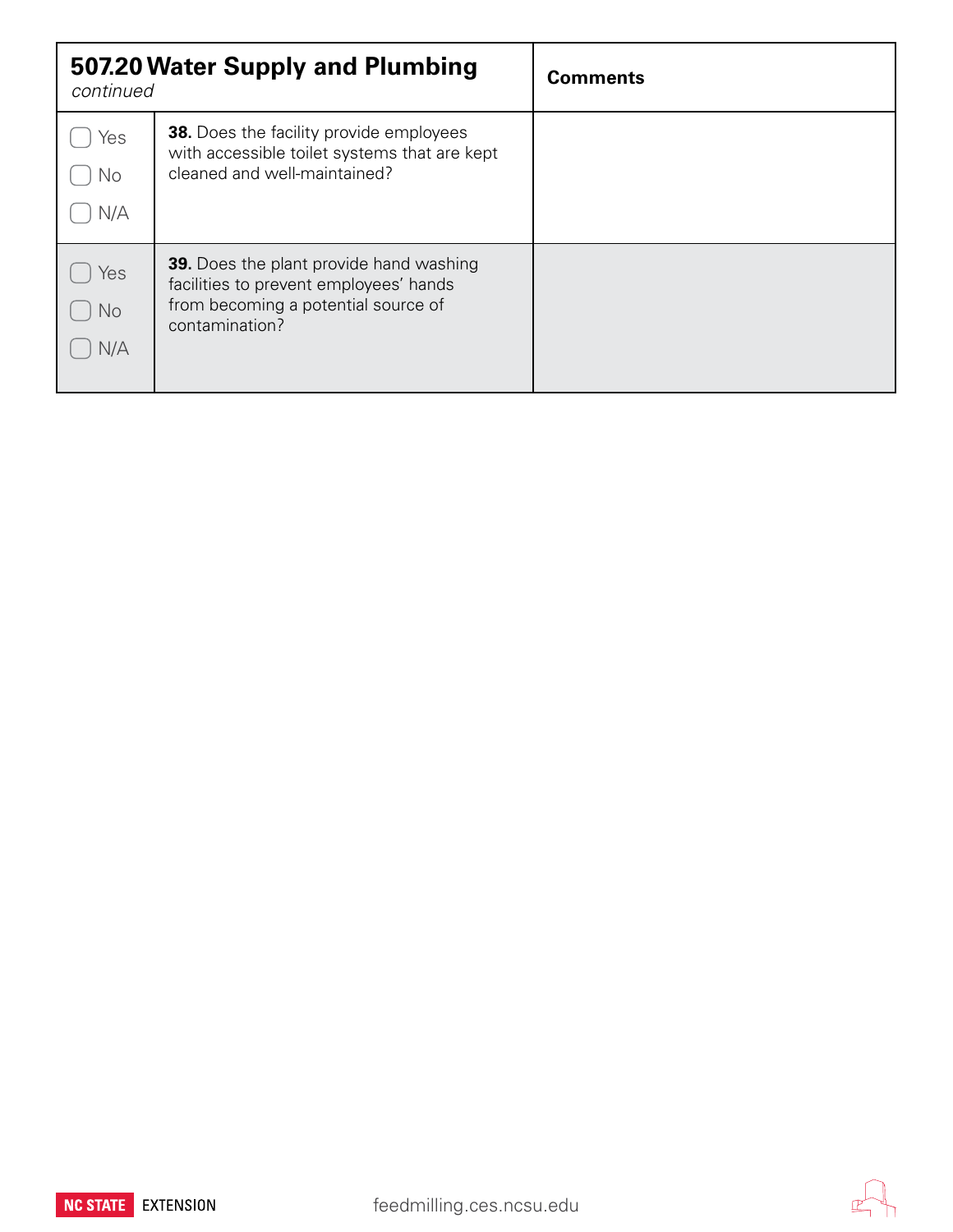| 507.22 Equipment and Utensils |                                                                                                                                                                                                                                                                                                                        | <b>Comments</b> |
|-------------------------------|------------------------------------------------------------------------------------------------------------------------------------------------------------------------------------------------------------------------------------------------------------------------------------------------------------------------|-----------------|
| Yes<br>No<br>N/A              | <b>40.</b> Are all equipment and utensils designed<br>and constructed of such material and<br>workmanship to be adequately cleaned and<br>properly maintained?                                                                                                                                                         |                 |
| Yes<br>No<br>N/A              | 41. Are all equipment and utensils designed,<br>constructed, and used appropriately to<br>avoid the adulteration of animal food with<br>non-food grade lubricants, fuel, metal<br>fragments, contaminated water, or any other<br>contaminants?                                                                         |                 |
| Yes<br>No<br>N/A              | <b>42.</b> Is equipment installed to facilitate the<br>cleaning and maintenance of the equipment<br>and adjacent spaces?                                                                                                                                                                                               |                 |
| Yes<br><b>No</b><br>N/A       | 43. Are all animal food contact surfaces made<br>of nontoxic materials that withstand the<br>environment of their use, the action of animal<br>food, and the action of cleaning compounds,<br>cleaning procedures, and sanitizing agents<br>and maintained in a way to protect animal<br>food from being contaminated? |                 |
| Yes<br>No<br>N/A              | 44. Are all holding, conveying, manufacturing,<br>and processing systems designed,<br>constructed, and maintained in a way to<br>protect against the contamination of animal<br>food?                                                                                                                                  |                 |
| Yes<br><b>No</b><br>N/A       | 45. If freezers and cold storage compartments<br>are used to hold animal food, are they<br>fitted with accurate temperature-measuring<br>devices?                                                                                                                                                                      |                 |
| Yes<br>No<br>N/A              | 46. If there are instruments and controls<br>used in measuring, regulating, or recording<br>temperature or other conditions to control<br>or prevent the growth of undesirable<br>microorganisms, are they accurate, precise,<br>adequately maintained, and adequate in<br>number for their designated uses?           |                 |

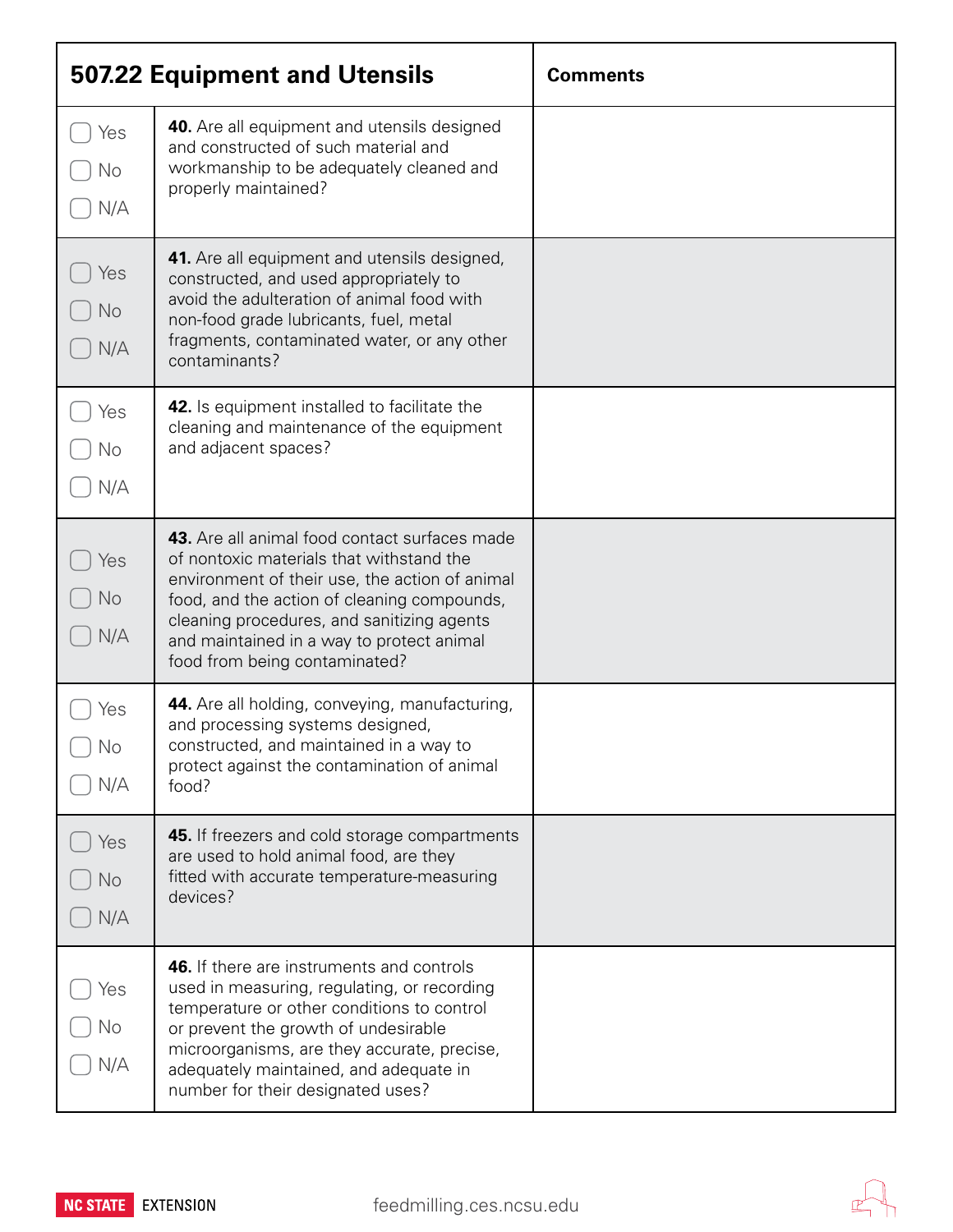| continued        | <b>507.22 Equipment and Utensils</b>                                                                                                                                                                                              | <b>Comments</b> |
|------------------|-----------------------------------------------------------------------------------------------------------------------------------------------------------------------------------------------------------------------------------|-----------------|
| Yes<br>No<br>N/A | <b>47.</b> Is compressed air or other gas<br>mechanically introduced into animal food or<br>used to clean animal food-contact surfaces<br>or equipment used in such a way to protect<br>against the contamination of animal food? |                 |



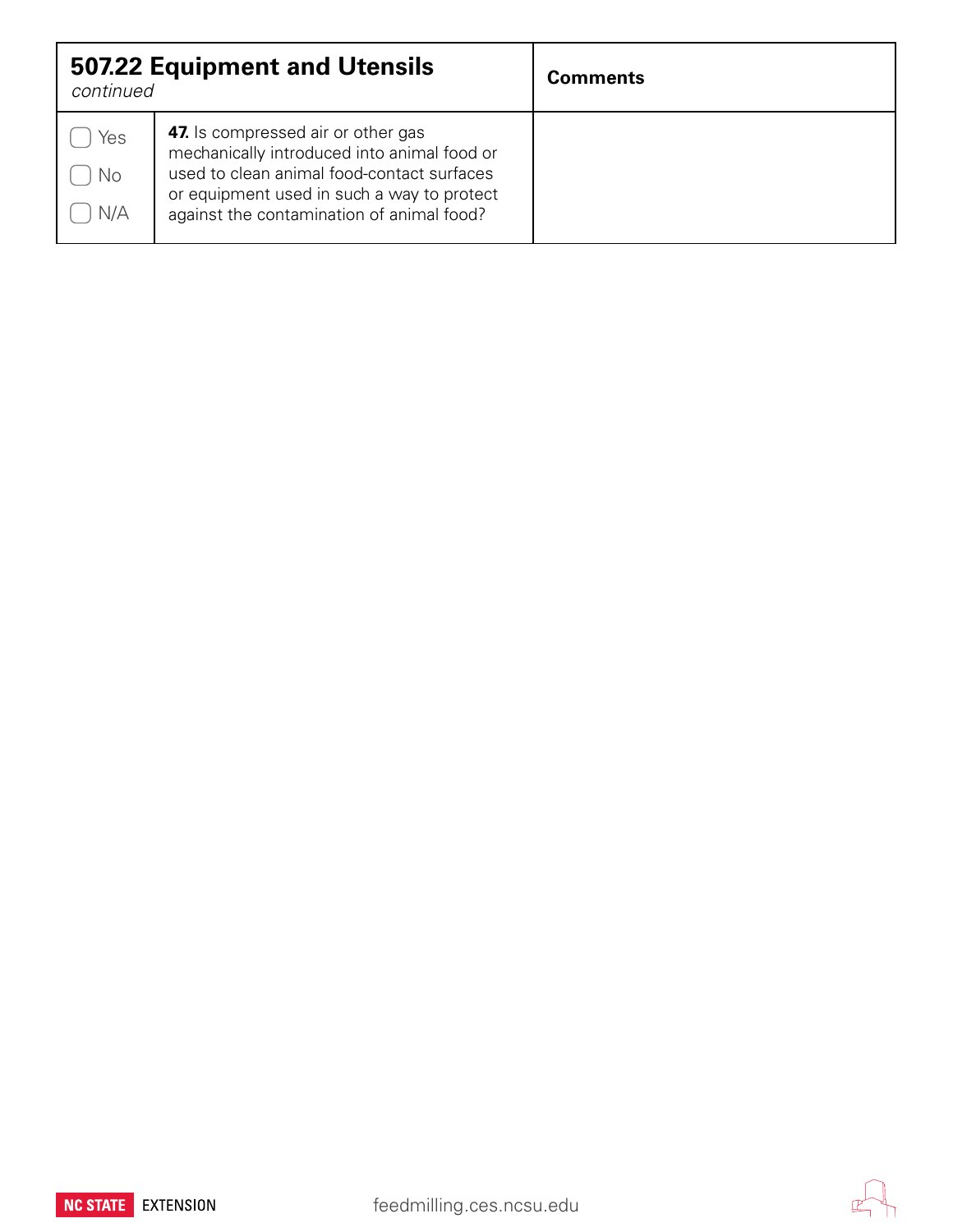| <b>507.25 Plant Operations</b> |                                                                                                                                                                                                                                                                        | <b>Comments</b> |
|--------------------------------|------------------------------------------------------------------------------------------------------------------------------------------------------------------------------------------------------------------------------------------------------------------------|-----------------|
| Yes<br>No<br>N/A               | 48. Is all animal food accurately identified?                                                                                                                                                                                                                          |                 |
| Yes<br>No<br>N/A               | 49. Are all animal food-packaging materials<br>safe and suitable?                                                                                                                                                                                                      |                 |
| Yes<br>No<br>N/A               | <b>50.</b> Is the overall cleanliness of the plant<br>under the supervision of one or more<br>competent individuals assigned responsibility<br>for this function?                                                                                                      |                 |
| Yes<br>No<br>N/A               | 51. Are adequate precautions taken so<br>that plant operations do not contribute to<br>contamination?                                                                                                                                                                  |                 |
| Yes<br>No<br>N/A               | 52. Are chemical, microbial, or other testing<br>procedures used where necessary to identify<br>sanitation failures or possible animal food<br>contamination?                                                                                                          |                 |
| Yes<br><b>No</b><br>N/A        | <b>53.</b> Is all animal food that becomes<br>adulterated rejected, treated, or processed<br>to eliminate adulteration, or disposed<br>of in a manner that protects against the<br>contamination of other animal food?                                                 |                 |
| Yes<br>No<br>N/A               | <b>54.</b> Is all animal food manufacturing,<br>processing, packing, and holding conducted<br>under conditions and controls necessary<br>to minimize the potential for growth of<br>undesirable microorganisms to protect<br>against the contamination of animal food? |                 |
| Yes<br>No<br>N/A               | 55. Are shipping containers and bulk vehicles<br>holding ingredients examined upon receipt?                                                                                                                                                                            |                 |



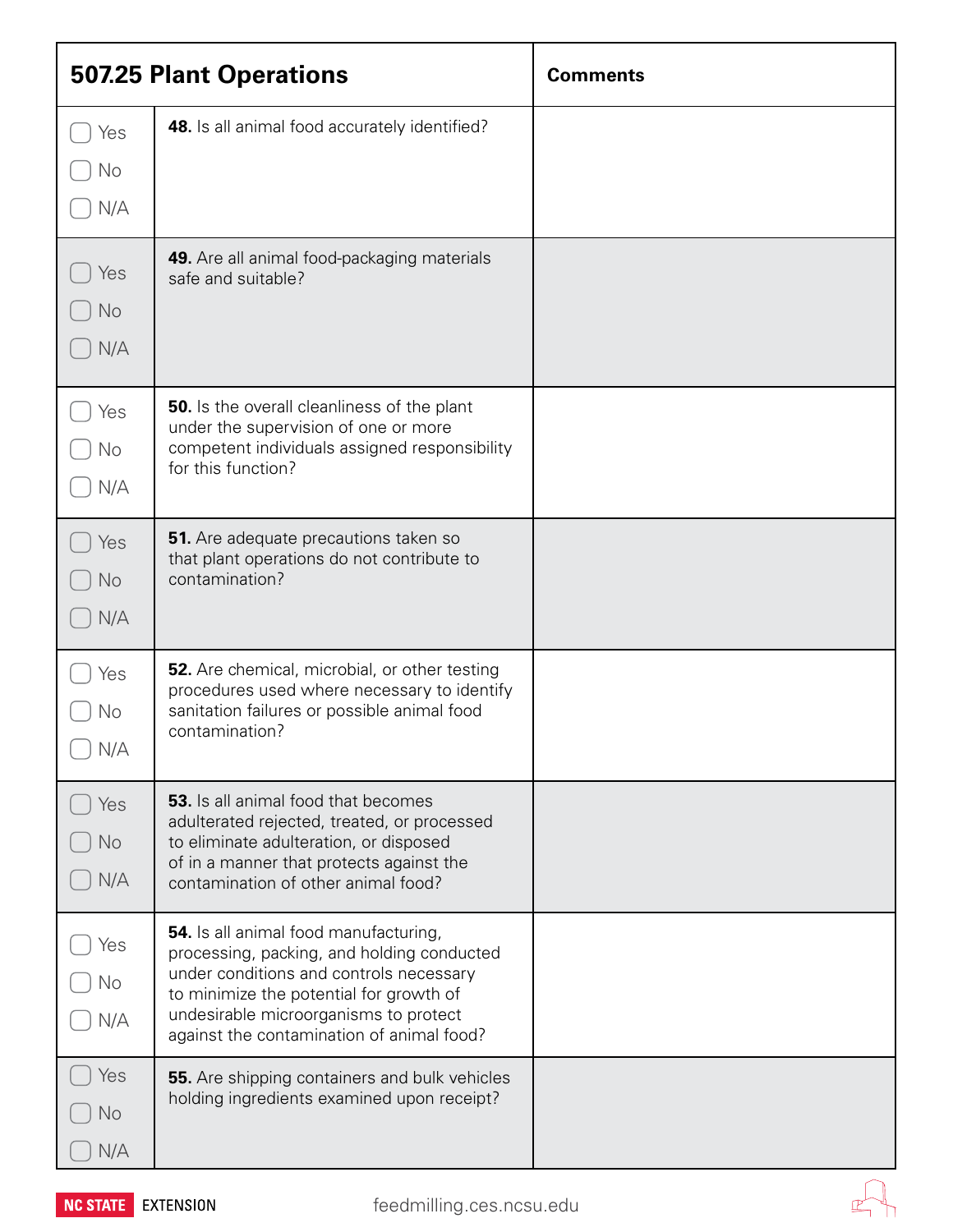| <b>507.25 Plant Operations</b> continued |                                                                                                                                                        | <b>Comments</b> |
|------------------------------------------|--------------------------------------------------------------------------------------------------------------------------------------------------------|-----------------|
| Yes<br>No<br>N/A                         | 56. Are all raw materials cleaned as necessary<br>to minimize contamination?                                                                           |                 |
| Yes<br>No<br>N/A                         | 57. Are all raw materials and other ingredients<br>stored in a way that protects against<br>contamination and deterioration?                           |                 |
| Yes<br>No<br>N/A                         | <b>58.</b> Are ingredients susceptible to mycotoxins<br>and used in a proper manner?                                                                   |                 |
| Yes<br>No<br>N/A                         | 59. Are all raw materials or other ingredients<br>that must be frozen, kept frozen and thawed<br>properly?                                             |                 |
| Yes<br>No<br>N/A                         | 60. Is all animal food maintained,<br>manufactured, and packaged under conditions<br>which minimize the potential for the growth<br>of microorganisms? |                 |
| Yes<br>No<br>N/A                         | 61. Is work-in-progress ad rework handled to<br>protect against undesirable microorganisms?                                                            |                 |
| Yes<br>No<br>N/A                         | 62. If water activity or pH are used to prevent<br>the growth of microorganisms, are they used<br>properly?                                            |                 |
| Yes<br>No<br>N/A                         | <b>63.</b> If ice is used, is the water it was made<br>from safe for use?                                                                              |                 |



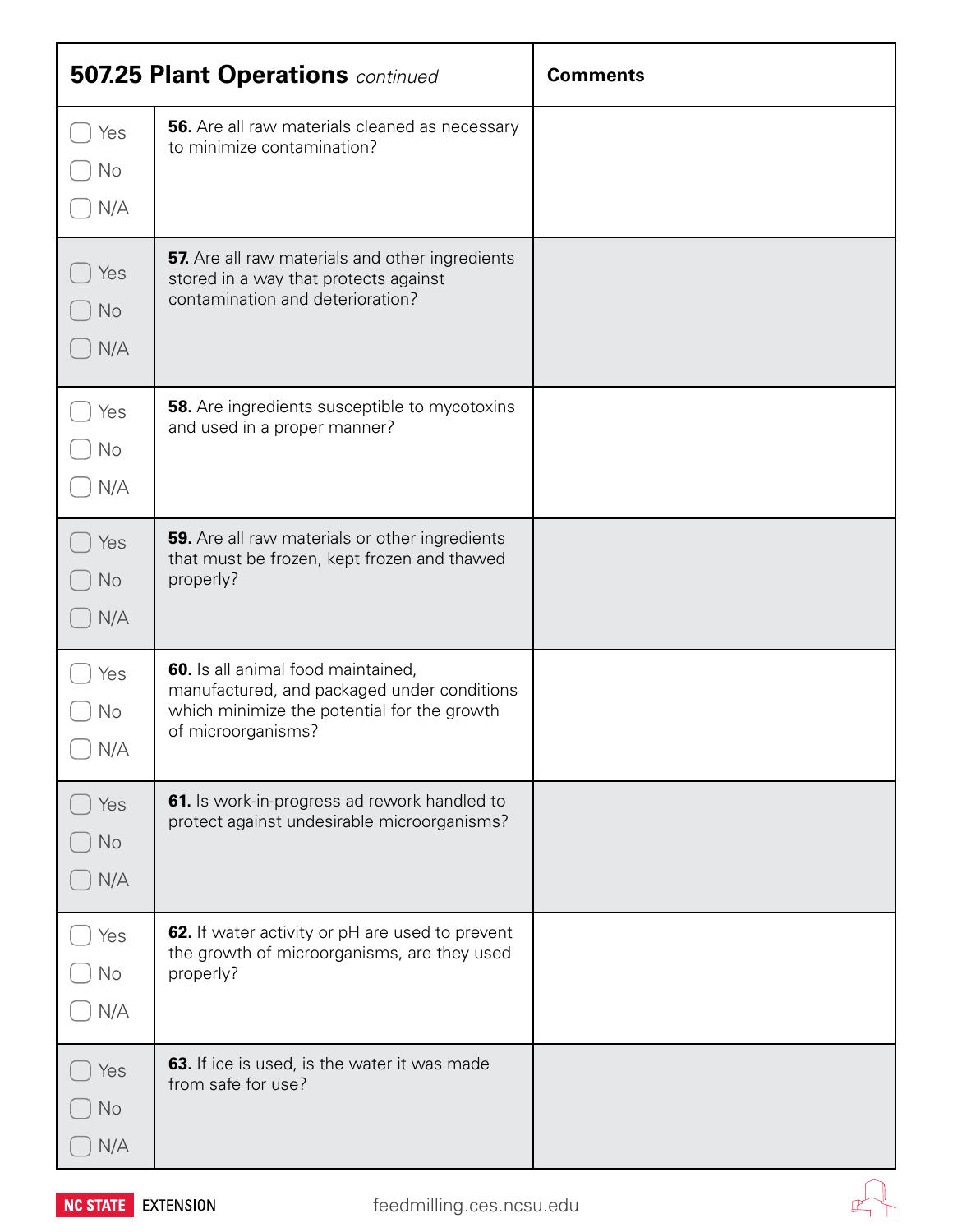| 507.27 Holding and Distribution |                                                                                                                                                                                                                                              | <b>Comments</b> |
|---------------------------------|----------------------------------------------------------------------------------------------------------------------------------------------------------------------------------------------------------------------------------------------|-----------------|
| Yes<br>No<br>N/A                | 64. Is animal food held in appropriate places<br>that protect from the contamination of pests,<br>chemicals, and other products?                                                                                                             |                 |
| Yes<br>No<br>N/A                | 65. Are unpackaged or bulk animal foods held<br>to protect cross-contamination?                                                                                                                                                              |                 |
| Yes<br>No<br>N/A                | 66. Are shipping containers (bulk, trucks, tote<br>bags, paper or plastic bags, etc.) designed,<br>constructed of appropriate material, and<br>maintained to protect against contamination?                                                  |                 |
| Yes<br><b>No</b><br>N/A         | 67. Are containers properly cleaned?                                                                                                                                                                                                         |                 |
| Yes<br>No<br>N/A                | 68. Are containers inspected to protect cross-<br>contamination before loading?                                                                                                                                                              |                 |
| Yes<br>No<br>N/A                | 69. Do the animal food labels follow AAFCO<br>suggestion which contains the instructions of<br>safely using and intended animal species?                                                                                                     |                 |
| Yes<br>No<br>N/A                | <b>70.</b> Do you accept returned products to your<br>facility? If yes, do you have procedure to<br>control them? Who will decide whether to<br>accept or reject? Where are they placed? Who<br>will justify the corrective action for them? |                 |